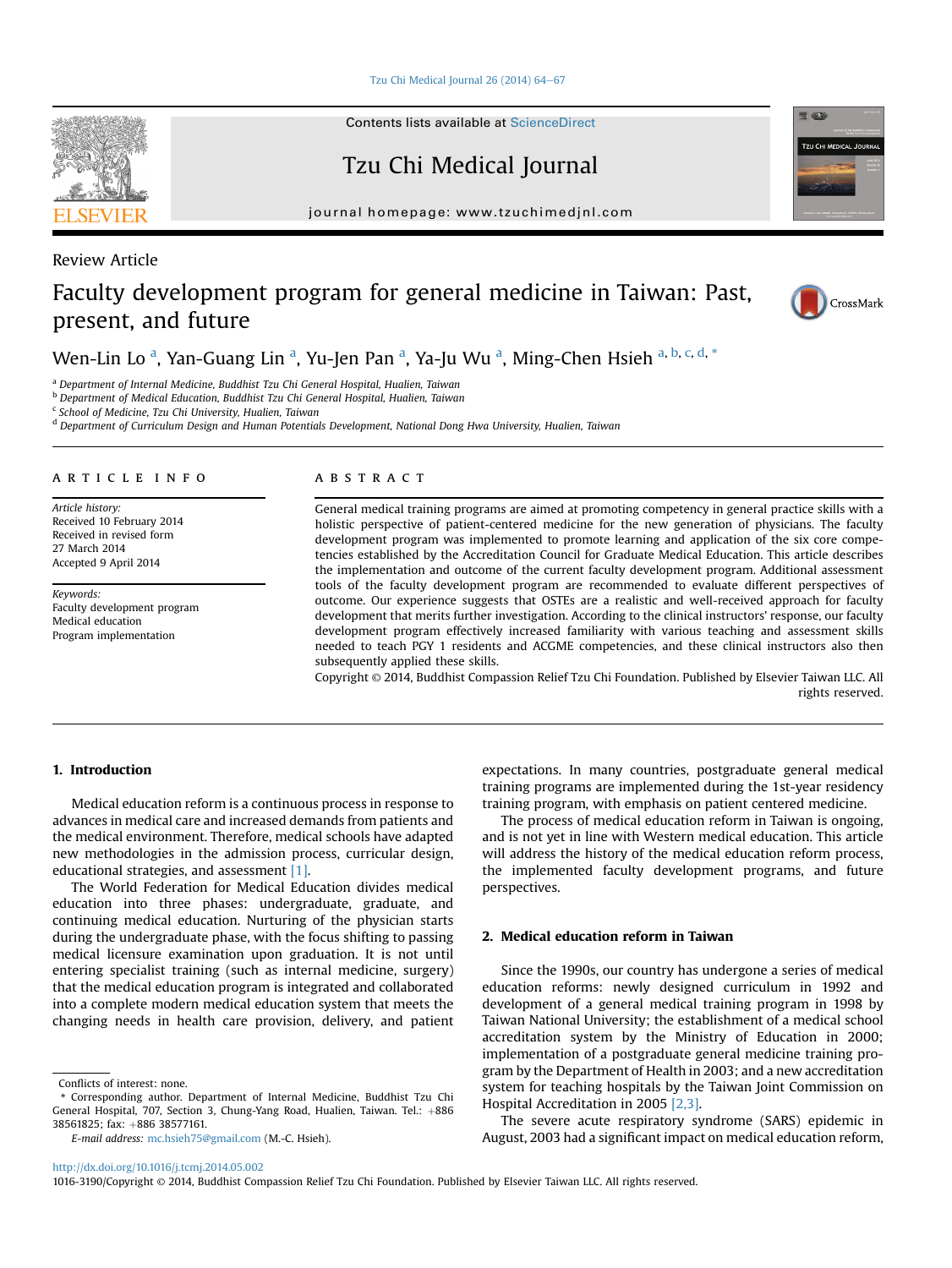as it exposed the flaws in both health care and the medical education system in Taiwan. Following SARS, the initial phase of reform took place in medical schools where curricula and teaching methods were modified. The Department of Health, Executive Yuan initiated the second phase of reform by implementing the postgraduate general medical training program, which intended to alter the traditional process of physician training.

#### 3. Undergraduate curriculum

As new knowledge of medicine rapidly expands, basic science and clinical courses become highly specified. Many medical students are not highly motivated to study basic science, due to lack of relevance to clinical application in medicine. A recent American medical education reform initiative emphasizes the integration of basic science and clinical courses to enhance correlation and continuum of courses. The problem-based curriculum utilizes clinical scenarios with emphasis on problem solving. Each session of discussion is based on a patient's clinical records and involves integration of basic science knowledge and clinical management. The National University of Taiwan was the first university in Taiwan to introduce the problem-based curriculum into its own curriculum in 1990 and other universities subsequently followed. The integrated courses are either based on organ systems or a patient's clinical problem. In addition, medical education on ethics and humanity has also gained importance in our country, with implementation of courses to explore related issues such as euthanasia and surrogate mothers [\[2,4\].](#page-3-0)

#### 4. The postgraduate general medical training program

Previous training programs in our country consisted of rotation between different specialties, where training was focused on a single organ system, with its related disease and treatment. Such a clinical education training program was considered to be premature and over specialized. Although this system offered adequate specialty or subspecialty training in medical knowledge, pathophysiology, clinical diagnosis, medical treatment or surgical procedures, it did not emphasize caring for the patient's psychological and social issues. In addition, due to the lack of interaction and cooperation between different specialists, it was difficult for each physician to be aware of the patient's overall condition; hence, patient-centered medicine and integrated medical care were not achieved. As a result, the general medical training program emerged and offered a model for training program reform [\[5\].](#page-3-0) Faculty development programs were developed and implemented to prepare clinician-teachers for transition in medical education.

#### 5. Evolution of the faculty development program

The aim of the faculty development program is to empower the competencies of faculties in teaching six core competences proposed by the Accreditation Council for Graduate Medical Education (ACGME). The ultimate goal of faculty development is to promote change in individuals, curriculum, and institutions (medical school or teaching hospital). At the individual level, a good faculty development program facilitates knowledge acquisition, attitudinal change, and skill development in medical education, especially for novice clinician-teachers or clinician-teachers with suboptimal teaching skills. For those who already excel in clinical teaching, the program can enhance the quality of teaching and introduce new effective teaching behaviors and concepts of medical education. At the curriculum development level, clinician-teachers trained in small groups are more prone to modify teaching behavior while providing a variety of teaching skills or attitude. This helps the

promotion of general medical training in the future. At the institution level, the faculty development program brings change to the teaching atmosphere and leads to quality improvement in the whole organization [\[6\]](#page-3-0).

#### 6. Recent faculty development programs

Clinician-teachers are considered an important part of medical education as well as the learning environment and atmosphere. Studies across many countries in Europe and the United States revealed challenges and difficulties in the traditional apprenticeship teaching method and recommended promoting essential teaching skills, enthusiasm, and professionalism through faculty development programs  $[4]$ . In addition, the role of faculty development also included policy updates, adult education theories, and education trends [\[7\].](#page-3-0)

Recent faculty development programs mainly consist of curriculum design, implementation of teaching programs, educational methods, and introduction of resources, assessment, and feedback. The most commonly used novel teaching methods include problem-based learning, clinical skills training, objective structured clinical examination (OSCE), mini-clinical evaluation exercise (mini-CEX), medical informatics, evidence-based medicine (EBM), health care matrix, and problem solving. The purpose of incorporating these educational formats into clinical medicine was to facilitate promotion of academic excellence and innovation [\[8\]](#page-3-0).

#### 7. Faculty development program for general medical training

The Taiwan Joint Commission on Hospital Accreditation Advancement started faculty development programs for general medical training in September 2003, to synchronize with the implementation of postgraduate general medical training. The purpose of the workshop was to recruit physicians and enhance their teaching skills so that they would become more effective clinician-teachers. At first, the selection of the physicians was recommended by accredited teaching hospitals in Taiwan. The workshop consisted of small group discussions followed by demonstrations of teaching in actual clinical settings. The courses were classified into beginner and advanced levels and were conducted via workshops or panel discussions. The content in the beginner's level included introduction to general medical training, establishment of the postgraduate general medicine training program, EBM, community medicine, medical ethics and laws, health care quality, patient safety, and teaching evaluation. Advanced courses included patient-centered health care, community health care, EBM, ethics, and laws [\[4\]](#page-3-0).

At first, the postgraduate general medical training program was 3 months only, with monthly rotation in general internal medicine, surgery, and community medicine, as well as a total of 36 hours of lectures on core topics of general medical practice. The program was extended to 6 months in 2006 and to 1 year in 2011. Since 2011, more than 4000 faculty members have completed these courses.

The Taiwan Association of Medical Education (TAME) assisted in the establishment of the General Medical Training Demonstration Centers in various teaching hospitals in 2006, in order to enhance clinical teaching for medical students, residents, and clinicianteachers. In 2009, the Department of Health (DOH) launched a faculty development program entitled the Training Program for Clinical Instructors, to provide updated concepts and teaching skills on medical education to help prepare clinician-teachers for teaching postgraduate year 1 residents [\[8\].](#page-3-0)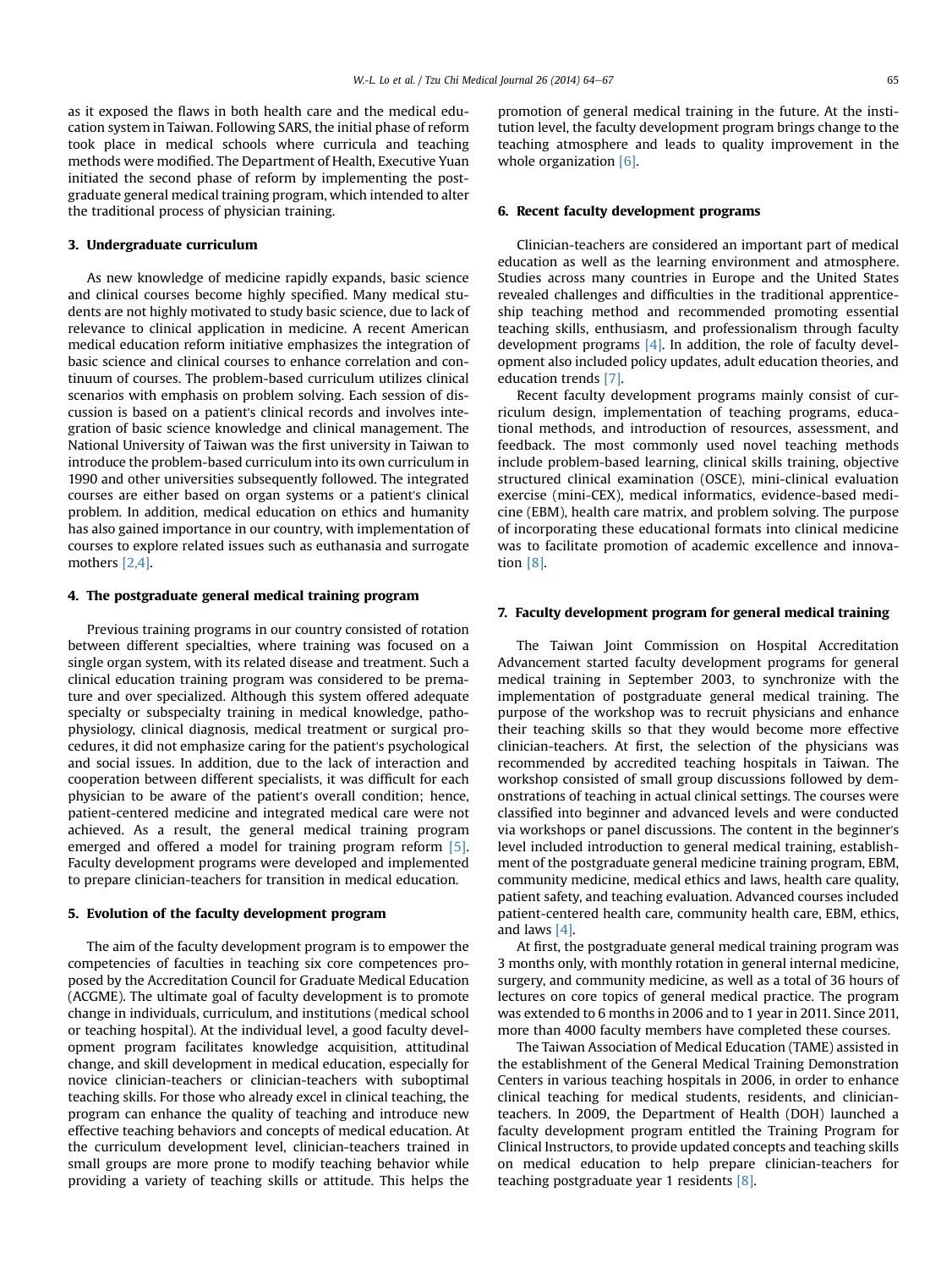#### 8. Training program for clinical instructors

The content and design of the program proposed by TAME was based on Hewson's education theory, which states that a variety of teaching activities are needed to enhance efficacy and promote behavioral change in clinician-teachers [\[9\].](#page-3-0)

The program consists of two parts: (1) ACGME competenciesbased seminar: a 1-day seminar composed of seven 45 minute sessions of lectures and workshops to teach the six ACGME core competencies and related teaching skills. The seminar was coorganized with the board of Medical Education of Taiwan; and (2) ACGME competencies-based practical teaching in clinical medicine: a total of 40 hours training. The content of the course included demonstration by faculty development instructors followed by onsite coaching of teaching in ambulatory teaching, inpatient teaching, case-based discussion, EBM, OSCE, and mini-CEX. A portfolio was designed by each training hospital and was filled up by participating clinical teachers [\[8\]](#page-3-0).

The essence of the postgraduate medical education reform was based on the six core competencies established by the ACGME [\[10\].](#page-3-0) The competencies included: (1) patient care: the ability to provide patient-centered medical care, collect accurate data necessary for diagnosis, use precise clinical judgment to develop preventive, diagnostic and therapeutic treatment options, fully inform and provide disclosure, and implementation of the diagnosis and treatment procedures; (2) medical knowledge: ability to search new knowledge using an evidence-based approach, categorize based on level of evidence, and apply such knowledge to clinical use; (3) practice-based learning and improvement: ability to make the best judgment based on prior experience, constant selfreflection, and continuous improvement by life-long learning; (4) interpersonal communication skills: ability to communicate with patients and their families, colleagues, and other members of the health care team; also to listen attentively and possess humanity; (5) professionalism: ability to demonstrate respect, compassion, integrity, commitment to ethical principles, sensitivity to patient culture, sex, age, preferences, and disabilities; and (6) system-based practice: at the personal level, it includes logical thinking and systemic approach, such as competency of integrating different organ systems in clinical patient care. It also applies to the larger context and system of health care in order to provide optimal health care.

These six core competencies are the goal of residency training among medical educators on promoting medical education reformation in Taiwan [\[10\]](#page-3-0). The connotation of the ACGME six core competencies taught in the faculty development program of Taiwan are in line with the expectations of the society for physicians [\[8\]](#page-3-0).

### 9. Assessment of the "Training program for clinical 9. Assessme<br>instructors"

Based on Kirkpatrick's four-level model, various methods such as questionnaires, interviews, and objective structured teaching exercises (OSTEs) were employed to assess the outcome of the program  $[11]$ . A study be Lee et al  $[8]$  showed that participating clinician-teachers benefited most from activities such as bedside teaching and mini-CEX and reported improvement in understanding, teaching, and assessing the ACGME six core competencies.

One of the training hospitals not only performed the survey, but also invited clinician-teachers for presentations based on the training activities prior to completion of the training program. In addition, post-course meetings and onsite visits of clinicianteachers in clinical teaching were arranged a few months after the program, to assess the application of the skills used in daily work. The impact of the program on the postgraduate year 1 residents and the training institute was assessed and evaluated by a routinely scheduled forum.

One recent tool that has gained popularity is the OSTE. It usually consists of multiple stations and can be used to both teach and evaluate teaching skills based on simulated scenarios. One of the main advantages of the OSTE was attributed to objective and immediate feedback from standardized learners and peers [\[12\].](#page-3-0)

Through faculty training of clinician-teachers, improvement in the learning environment, and system transformation, the preliminary results of the ongoing medical reform were encouraging [\[4\]](#page-3-0).

#### 10. Challenge in medical reform

After these years, most clinician-teachers already had a basic concept of teaching in medicine. Therefore, the shortage of trained teachers was no longer a problem; however, the quality and competency of clinician-teachers became the most important issue [\[13\].](#page-3-0) For those clinician-teachers who were competent and enthusiastic, the pressure of academic promotion had a great impact on distribution of their time in teaching. In addition, the influence from policies stipulated by Taiwan's National Health Insurance system, the evolution of the medical education system, and the trend of globalization had a significant impact on students' clinical learning, selection of specialization, and meeting social expectations of the medical profession. The development of technology and internationalization also changed the learning behavior of medical students; therefore, clinician-teachers needed to be multifaceted, perceptive of society, and aware of students' learning rights, in order to cope with the rapidly changing society [\[2\].](#page-3-0) Consequently, it became vital to raise incentives for participation in faculty development training and establish a good reward system. Institutes should attend to clinician-teachers' needs and difficulties, create a good teaching environment, and promote motivation. In addition, additional training courses should be offered and more opportunities to pursue degrees in medical education should be provided [\[14,15\]](#page-3-0).

#### 11. Future perspectives

The strategies and the trend of the current international medical education in enhancing the quality of clinician-teachers include standardization, accreditation of training courses and medical teaching, authentication of clinical teachers, assessment and evaluation, exploration of theory of education, and establishment of specialized department in charge. These are important references for future policy establishment in faculty development programs in Taiwan [\[4,16\]](#page-3-0).

Therefore, in order to foster a new era and to strengthen the ability of clinician-teachers, our country should refer to international trends of transformation in faculty development while incorporating the history and issue of medical education development in Taiwan. Future policy should be directed to a collaborative approach between medical institutions offering faculty development programs and medical education committees.

The progress of promotion in medical ethics and laws is influenced by factors such as lack of qualified teaching staff, scarce resources, and tight curricula in medical schools. In addition, it is difficult to find a clinician-teacher who is specialized both in general medicine and medical ethics. Therefore, faculty development should also incorporate teaching programs and evaluation in this aspect [\[17\].](#page-3-0)